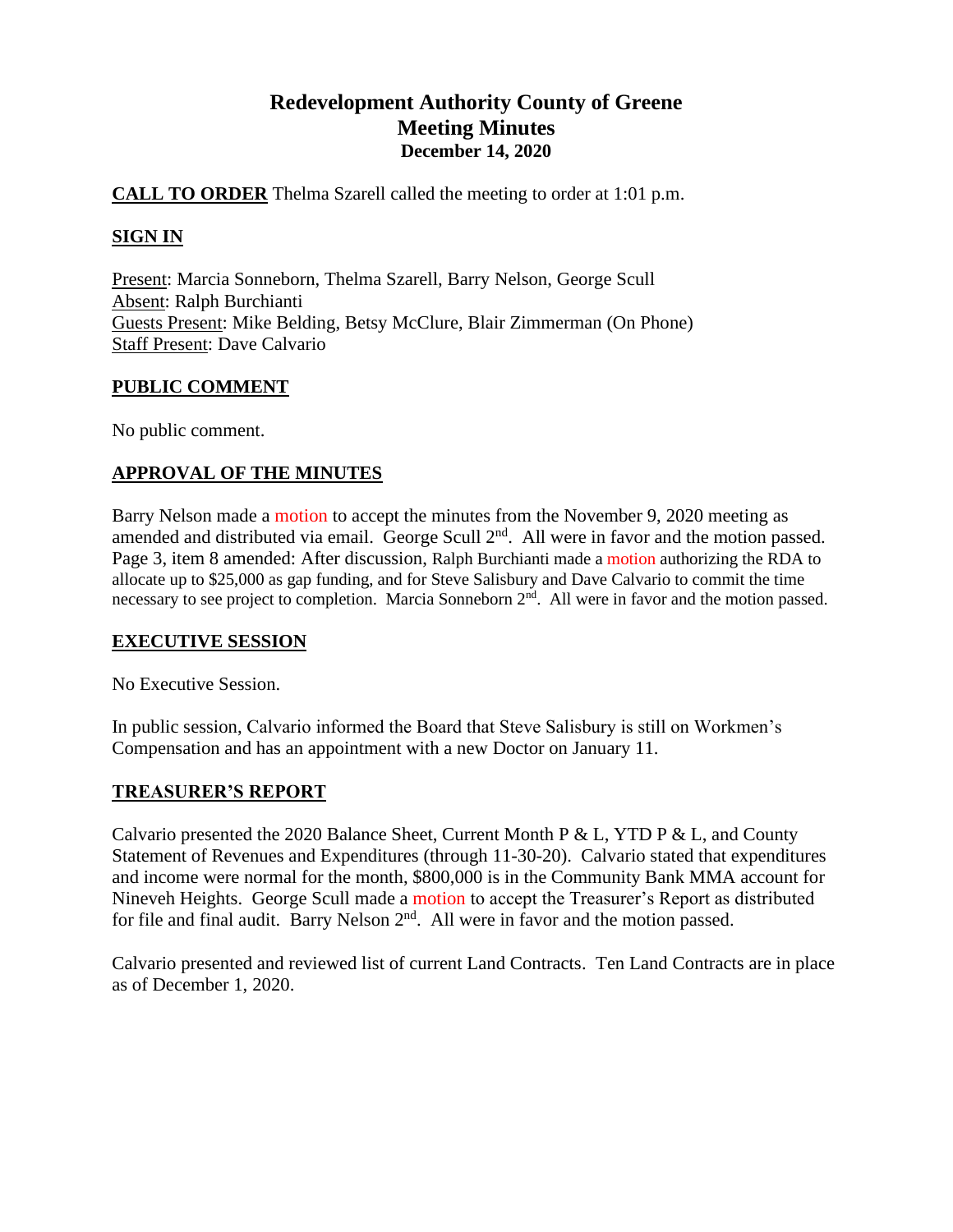### **OLD BUSINESS**

#### **Properties for Sale**

Floral Shop asking \$89,000. No update from Center for Community Resources or those interested in starting distillery. Calvario will contact John Bokat and CCR on interest in building.

23 Wood Avenue, Nemacolin is For Sale. Asking \$45,000. No calls in last 45 days. Discussed options to get occupied (rent with regular inspections?). Advertise in Greene Saver? After discussion, Calvario will put together a For Sale flier and put in various locations in Carmichaels, Crucible, and Nemacolin.

215 2nd St, Clarksville (Pitt Gas). Almost finished. Asking \$72,500. Couple interested.

 $3235<sup>th</sup>$  Ave, Crucible. Some interest.

### **Land Bank Law**

SB 667 Land Bank law. Commissioners are in favor of forming Land Bank. Gene Grimm, County Solicitor, will work on in early 2021.

#### **Delinquent Taxes on Properties Purchased at 2019 Judicial Sale**

Delinquent school tax notices received from Carmichaels and Jefferson Morgan School Districts on properties purchased at June 2019 Judicial Sale. Letter approved at November RDA meeting was sent to both school districts. Joe Orr, JM Superintendent, called Calvario and said letter will be presented at December 7 School Board meeting.

#### **Update on Land Contracts Due/Past Due**

-1880 Jefferson Rd, Rices Landing. Person is still unemployed. She is current on monthly payment and, attending Laurel Business Institute for Accounting & Business Administration.

#### **Clarksville Blighted Homes (Pitt Gas)**

Demolishing two homes in Pitt Gas in partnership with Jefferson Township.

#### **17 Wood Street, Nemacolin**

Home that Robert Morofsky is donating to RDA. Robert has guardianship over his brother Richard. During the title search, a credit card lien was found against the home by Barclay's Bank. Robert has negotiated a payoff with Barclay's. Colin Fitch said we can close on home based on documentation they received from Barclay's and cancelled check.

#### **Nineveh Heights**

PHARE 2018 grant of \$800,000 to build homes in Nineveh with Threshold Housing. Jamie Harshman from Harshman CE Group proposed a new design/layout which will cost \$56,000 per lot (32 proposed lots). After discussion, too costly to pursue and too big of a project for RDA. Calvario will discuss with Harshman a smaller development on land that CNX owns by Carter and Tripp Roads, and ask Harshman to see if developers would be interested in developing land.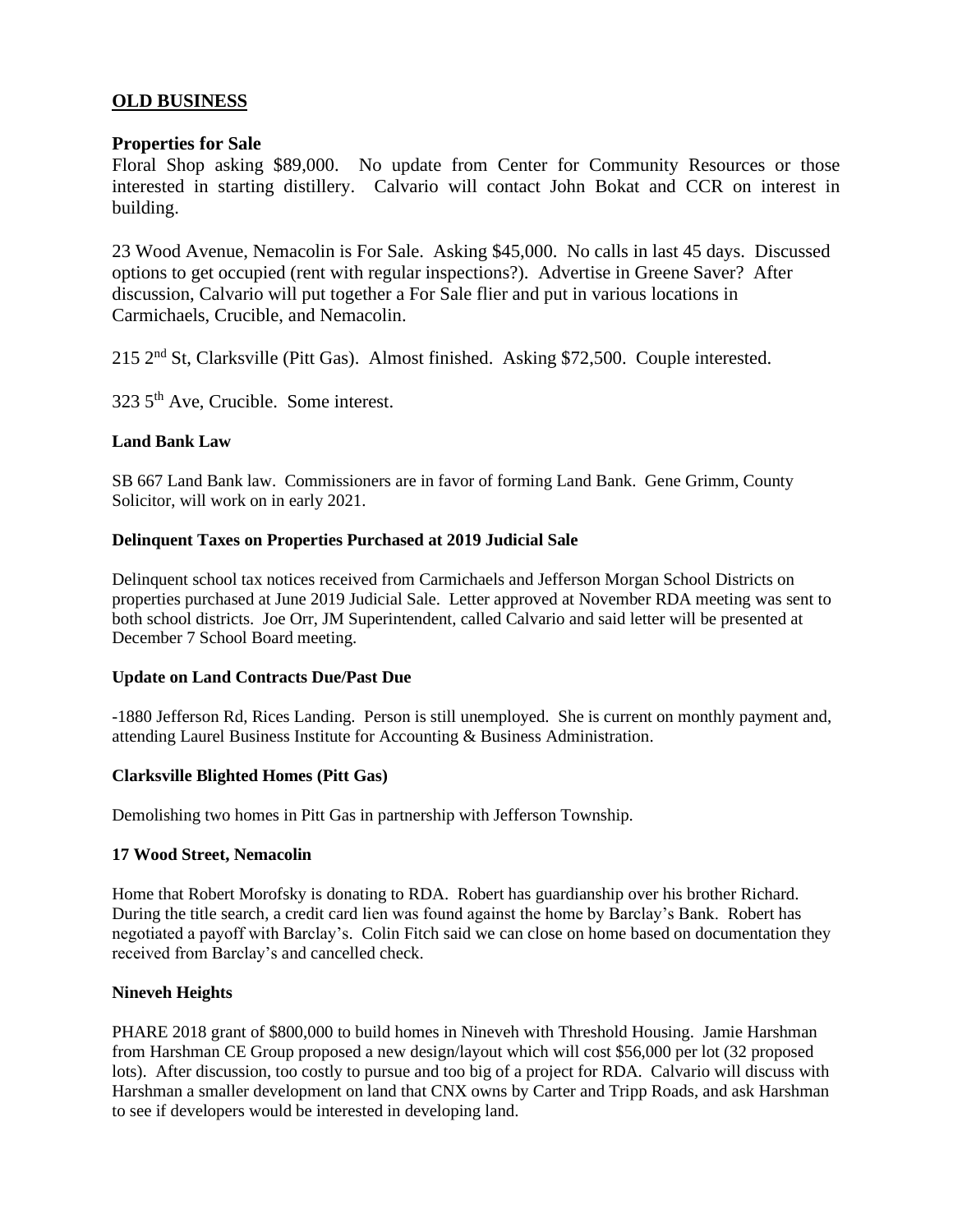### **29 Wood Street, Nemacolin (Homework House w Carmichaels School District)**

Home is finished. A few punch list items to be completed by Riggs.

#### **64 Diaz St, Nemacolin**

Purchased from John Krency estate. We need to have Steve rehabilitate this home in order to save money due to selling price of homes in Nemacolin. Plan is for County Prisoners to gut inside of home to save Steve time when he rehabs.

#### **NEW BUSINESS**

- 1. Due to Steve Salisbury's injury and absence, Calvario will pursue contractors to work for RDA alongside Howard Moats. Contractors to be contacted: Hughes, Riggs, Hosanna Industries, Brandon Nuckels.
- 2. Land Installment Purchase Contract paid in full on 127 School St, Clarksville. Profit of \$11,411.66.
- 3. Reviewed Tax Assessment Change of Assessment Notice for 2021 on 46 School St, Clarksville due to Update Condition. After discussion, George Scull made a motion to appeal change in assessment on 46 School St. Barry Nelson 2<sup>nd</sup>. All were in favor and the motion passed.

Calvario said assessment appeals would not be held until April 2021 per Lou Lewis.

Mike Belding stated he would get clarification on what the procedure is that triggers a reassessment so County has uniform guidelines.

- 4. After discussion, Marcia Sonneborn made a motion to set the selling price of 323  $5<sup>th</sup>$  St, Crucible at \$84,900. George Scull  $2<sup>nd</sup>$ . All were in favor and the motion passed.
- 5. Reviewed Homebuyer Assistance Application and letter from Meghan Cox and Ridge Pass. After discussion, George Scull made a motion to enter into a Land Installment Purchase Contract with Meghan Cox and Ridge Pass on 215 2<sup>nd</sup> St, Clarksville, at a selling price of \$72,500, with the 5% down payment to be spread out as written in letter (\$1,500 to be paid at signing of Land Contract, and remaining balance of \$2,125 to be paid by end of April 2021 through tax return), at a monthly payment of \$675 which includes principal, 5% interest, taxes, and insurance. Barry Nelson  $2<sup>nd</sup>$ . All were in favor and the motion passed.
- 6. Discussed offer from EQT of \$6,362 per acre on 2.86 acres of minerals RDA owns in Morgan Township (Clarksville, GI Town). After discussion, George Scull made a motion not to sell the mineral rights to EQT. Marcia Sonneborn 2<sup>nd</sup>. All were in favor and the motion passed.
- 7. Calvario was contacted by neighbor regarding price of vacant lot, 116 5<sup>th</sup> St, Clarksville (Pitt Gas), once home is torn down. Aerial photographs, tax assessment information, and input from Rick Kalsey distributed. After discussion, Marcia Sonneborn made a motion to sell the lot for \$12,000 once the blighted structure is torn down. Barry Nelson 2<sup>nd</sup>. All were in favor and the motion passed.
- 8. Ralph Burchianti's RDA Board of Directors term was renewed by the Commissioners. Term now expires 12-31-2025.
- 9. Blight survey of Nemacolin and Crucible started. Data will assist in providing overall summary of condition of homes, and assist when applying for grants in the future. Blight survey is being paid for by a grant from the Benedum Foundation through the Local Government Academy.

#### **DIRECTOR'S REPORT**

1. Finances. Need to sell houses/LIPCs. Ten LIPCs are in place (1880 Jefferson Rd, 133 Bowlby, 333 Steele Hill Rd, 54 1<sup>st</sup> Ave, 63-64 C St, 323 3rd St, 190 March Ave, 126 A St, 40 Wood, 46 School); and rentals of 295 5<sup>th</sup> Ave, 126 Fairview Ave, 363 Nazer St, 81 C St, and 33 A St. Nemacolin home-owner repair payments are also being made monthly.